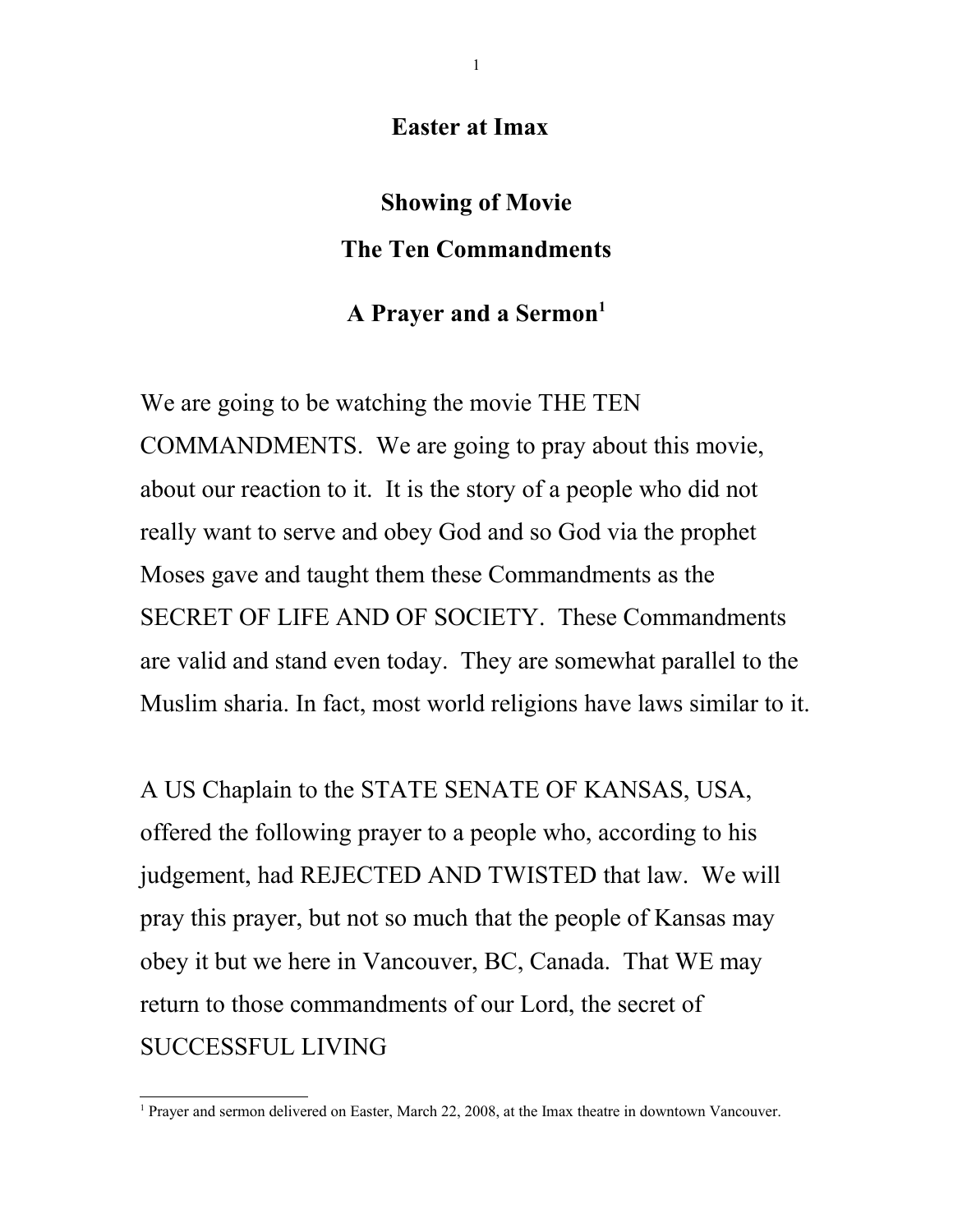The second part of my prayer will be an INTERACTIVE version of a much more famous prayer, The Lord's Prayer. But not ONLY HIS. We are going to appropriate it so that it becomes your and my prayer. When we get to it, please follow the cues or instructions I give you at the time.

Let us pray:

### THE CHAPLAIN'S PRAYER

Heavenly Father, we come before you today to ask for forgiveness and to seek your direction and guidance. We know your Word says, "Woe on those who call evil good," but that's exactly what we have done. We have lost our spiritual equilibrium and reversed our values

We confess that we have:

 Ridiculed the absolute Truth of Your Word and called it pluralism.

Worshipped other gods and called it materialism. Endorsed perversion and called it an alternative lifestyle.

Exploited the poor and called it lottery.

Neglect the needy and called it self-preservation.

Rewarded laziness and called it welfare.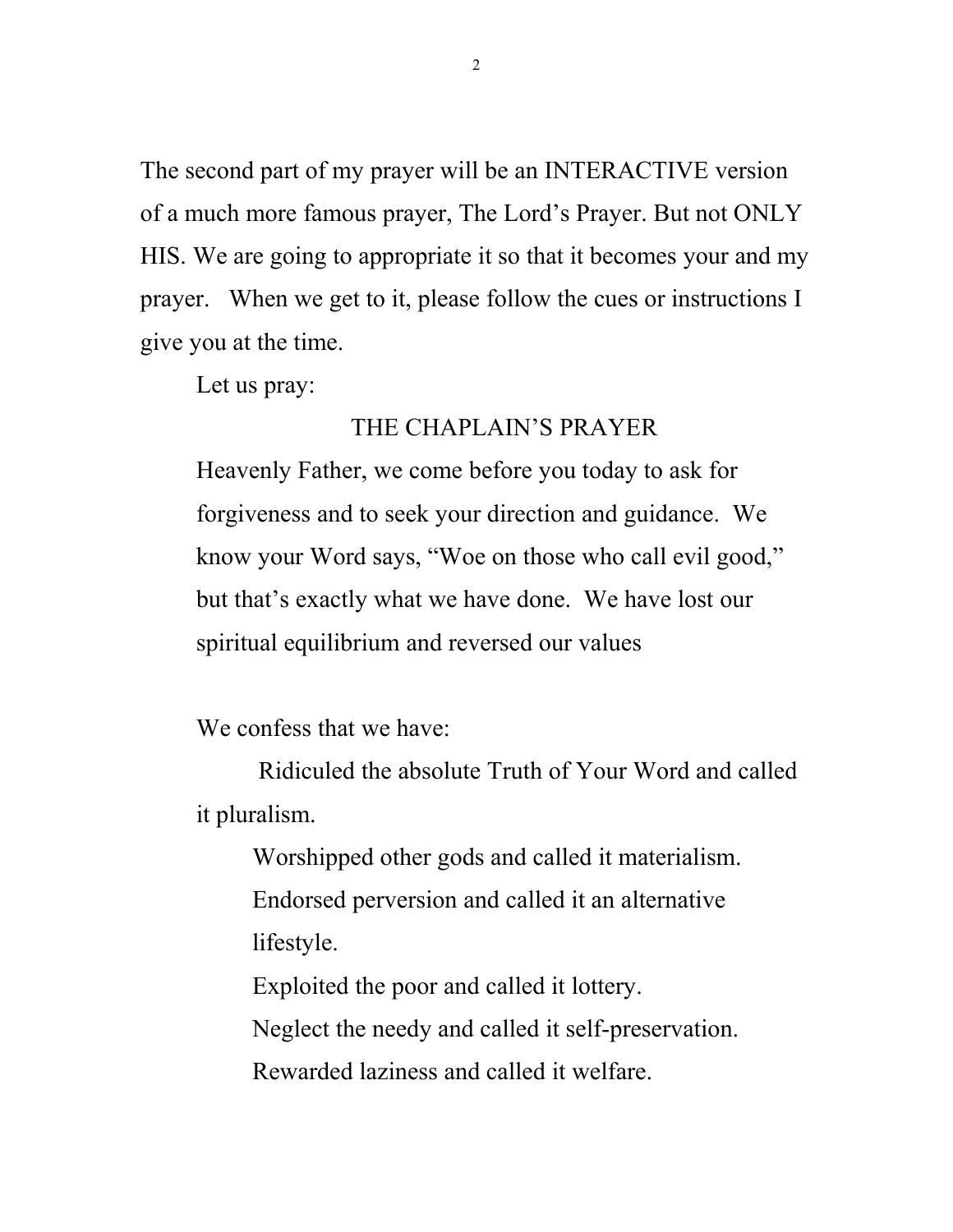Killed our unborn children and called it a choice.

Neglected to discipline our children and called it selfesteem.

Abused power and called it political savvy.

Coveted our neighbour's possessions and called it ambition.

Polluted the air with profanity and pornography and called it freedom of expression.

Ridiculed the time-honoured values of our forefathers and called it enlightenment.

Search us, O God, and know our hearts today.

Cleans use from every sin and set us free.

# **BOER: Restore in our hearts the power of these life-giving commandments**

# *THE LORD'S PRAYER*

**~~~~~~~~~~~~~~~~~**

## **We will be turning this into THE PRAYER OF THE PEOPLE**

*(I will be skipping a few lines of it. So, pay attention)*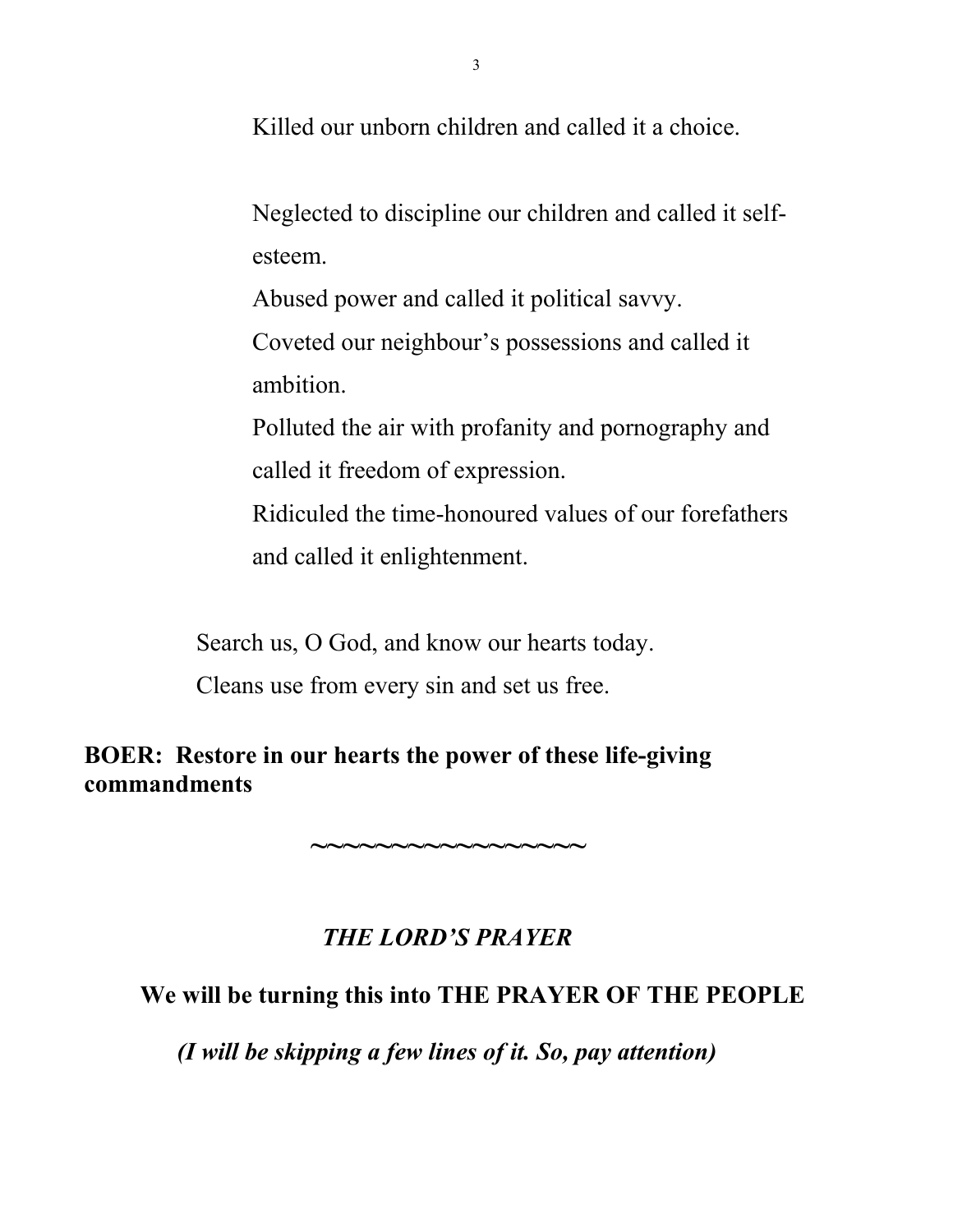**OUR FATHER WHO IS IN HEAVEN (repeat with me 2x) But not only in far-away heaven, but You want also to be in our hearts, right here, within us. Come here then. We invite you to move into our hearts so that our lives, our faith, our commitments may be transformed by Your will right here in our hearts.**

### **HALLOWED BE YOUR NAME**

 *Hallowed ! Hallowed Hallowed be your Name (repeat 2x) May I live these Commandments so that I hallow, make holy, that I, we ALL honour Your Name*

### **YOUR KINGDOM COME AND YOUR WILL BE DONE (repeat 2x)**

**By ME, by US here through making these Commandments our life style and values. Rule in our hearts so that Your Kingdom can get a start there and from there move out into this entire world.**

**FORGIVE US OUR DEBTS (repeat 2x) Yes, Lord, forgive, forgive, forgive**

# **DELIVER US FROM THE EVIL ONE repeat 2x Enable us, empower us to live by your commandments. By Your will. Turn us into Your Temple so that Satan lose his foothold over us and we empowered to bring Your Kingdom. To show your kingdom to Vancouver.**

**For yours is the kingdom, the power and the glory for ever! For yours is the Kingdom! Shout it out! YOURS IS THE POWER! Shout it!**  *YOURS* **is the power. Help us believe it. It's not in the hands of the proud, of the politicians, of the CEOs.**  *YOURS* **is the power.**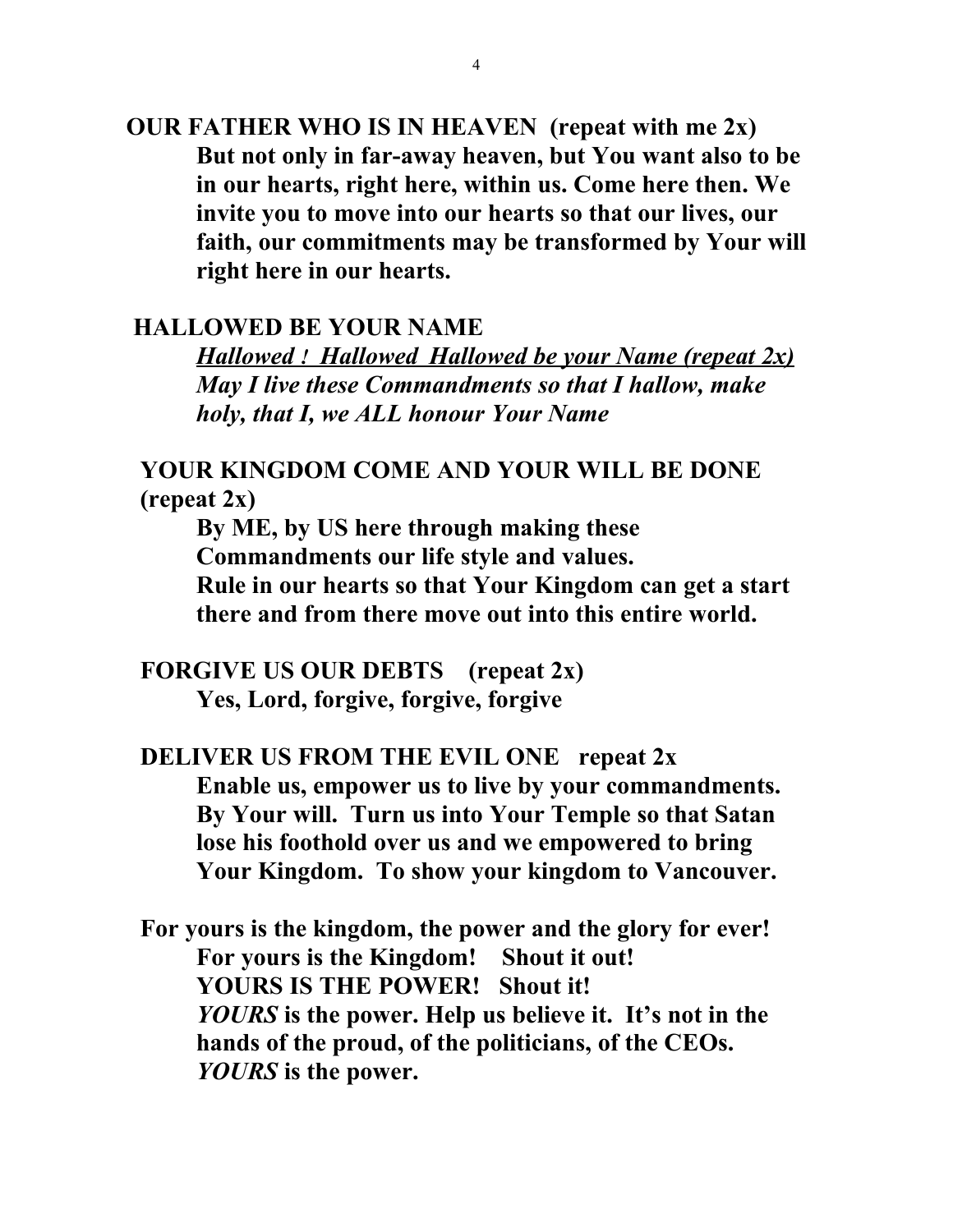## **FOREVER AND EVER—**

**This, O Lord, is our prayer. This is our CONFESSION before you and the world. Place these Commandments in our hearts so that this entire prayer comes to be realized through me and all those people in this theatre.** 

**Everything else that takes place in this theatre is show. It is not for real.** 

**Bu these Commandments ARE for real. Without them we get stuck. Deliver us from the evil one. In Jesus Name—**

**And all the people say AMEN! 3x**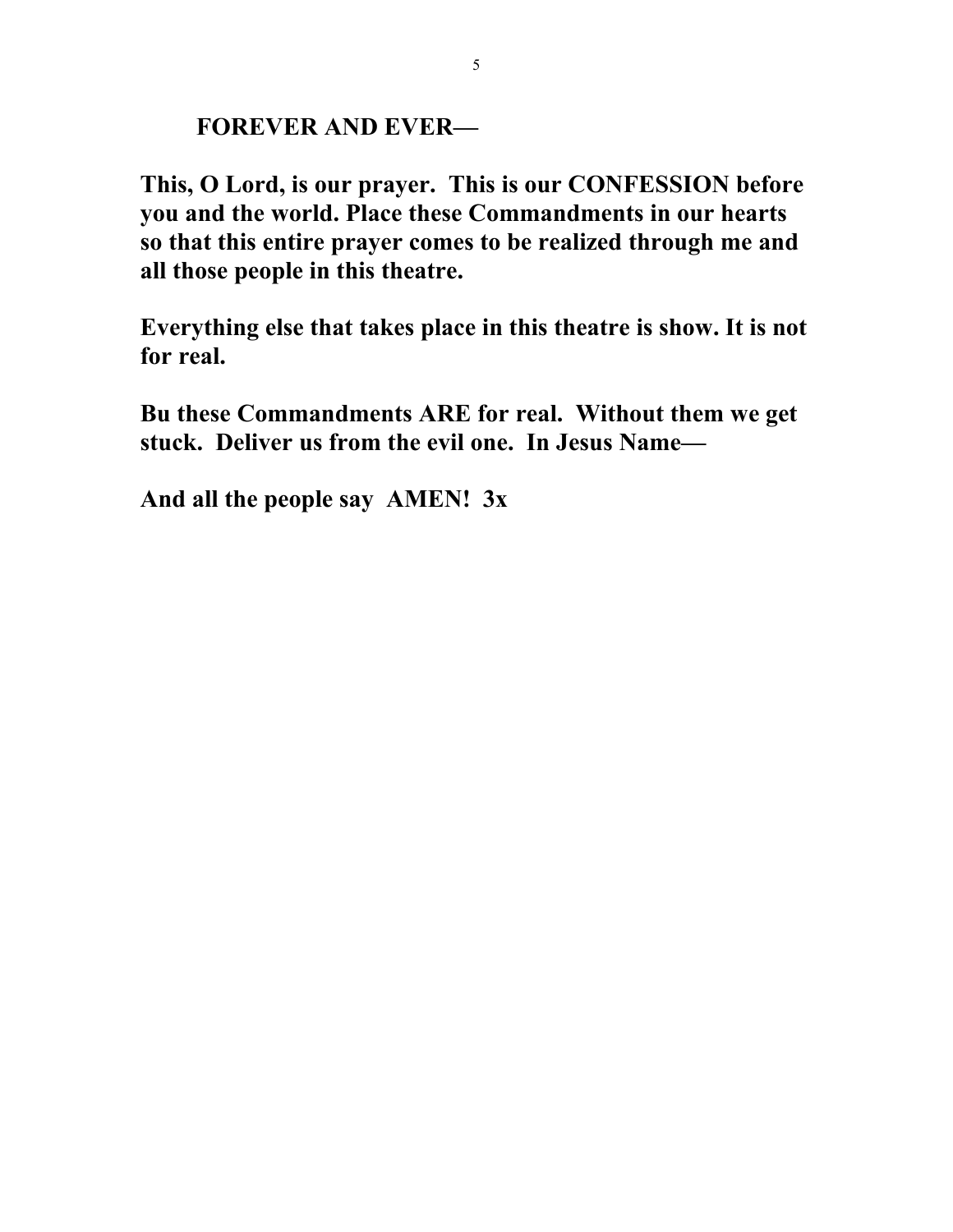**My name is Dr. John Boer. I live only 20 min. walking from here, right here in downtown. But I believe I represent you well in that I am from all over. Born in NL. Dual citizen. Lived and worked on three continents, traveled to around 40 countries. I am you. I am from everywhere.** 

**I also represent you in that I am interested enough in the things of God to come here and watch this amazing movie. Yes, an amazing movie when you think of the wonderful art and technology that was utilized to produce it. But more amazing than this movie is the story itself.** 

**All of us were interested enough to accept the invitation to attend this event of Christian celebration. The celebration for this weekend is that of the death and resurrection of the Lord Jesus Christ. I know, not all of us may quite think of it that way, but you were interested enough to join us and to see what this is all about. The movie itself does not talk about that subject. Not even about Jesus. What we saw was a key element in a history that eventually led up to Christ, His death and resurrection.** 

#### **WHAT HAVE YOU SEEN?**

**If we were to write down our own answer to this question, there would probably be as many answers as the people here. Since we don't have the time to all give our own answers, I will represent you here as well. Yes, we saw an excellently produced movie, but we saw more than that. We saw the work of a man who is revered by at least three of the world's great religions as a prophet. His name is Moses. In the West African language of Hausa we call him Musa. The Prophet Moses. Annabi Musa. We saw how he was called by a God he at first did not even know. This God identified**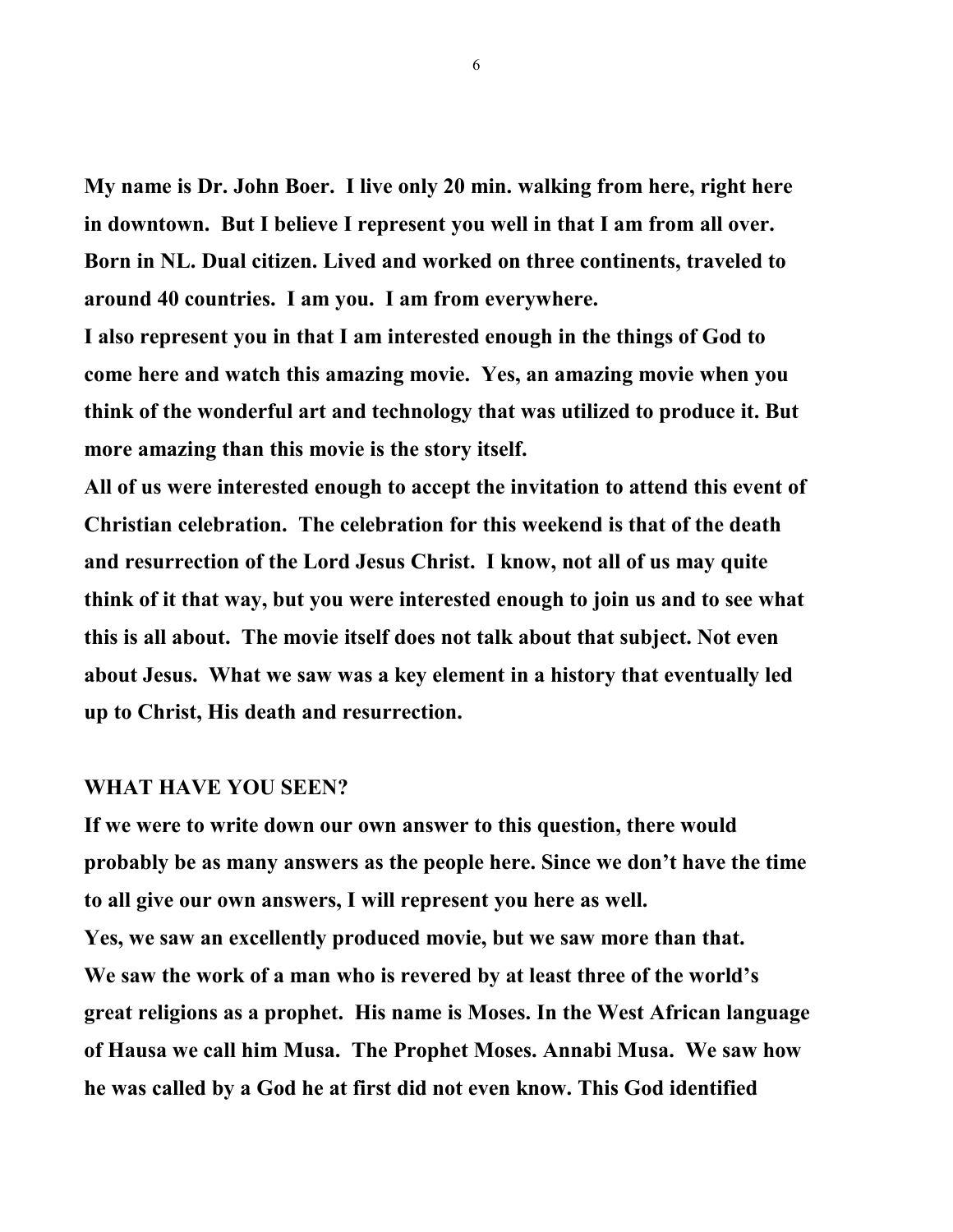**Himself at first to him as I AM WHO I AM. As the one who cannot be defined in human terms. Who cannot be captured within our categories of thought. Whose thoughts and ways are different, greater and higher than ours. Who is beyond our reasoning capacity. Whom we can** *BEGIN* **to understand and follow only if we accept His self-revelation that today we find in several ways but primarily in HIS BIBLE with all of its rich stories, poetry, wisdom, history, letters from and about Him.** 

**Today, we saw the SPIRITUAL STRUGGLE of a man called by God to lead his people out of slavery into a life of freedom. The struggle was hard. Often Moses did not understand. Often he disagreed. Often he was mystified by this I AM. Often it was too much for him and he would almost rebel. Why. Why. Why. You remember his heart-rending whys. Those whys were not always answered.** 

**Today, we saw a REBELLIOUS PEOPLE who were not always prepared to follow Him. They said it openly: Can we not go our own way? The way we want and understand? The way we can see with our own eyes? But every time they went their own way, they ended up in catastrophes. That history teaches us that our own independent ways do not work, no matter how smart or educated or scientific we are.**

**Today we saw the publication of the Decalogue, the Ten Words or the Ten Commandments, that basic code of human behaviour that summarizes what its Author, God Himself, revealed through the Prophet Moses. Though this history is associated most closely with Judaism and Christianity, the sharia of Muslims also most derives from those same words, while almost all major**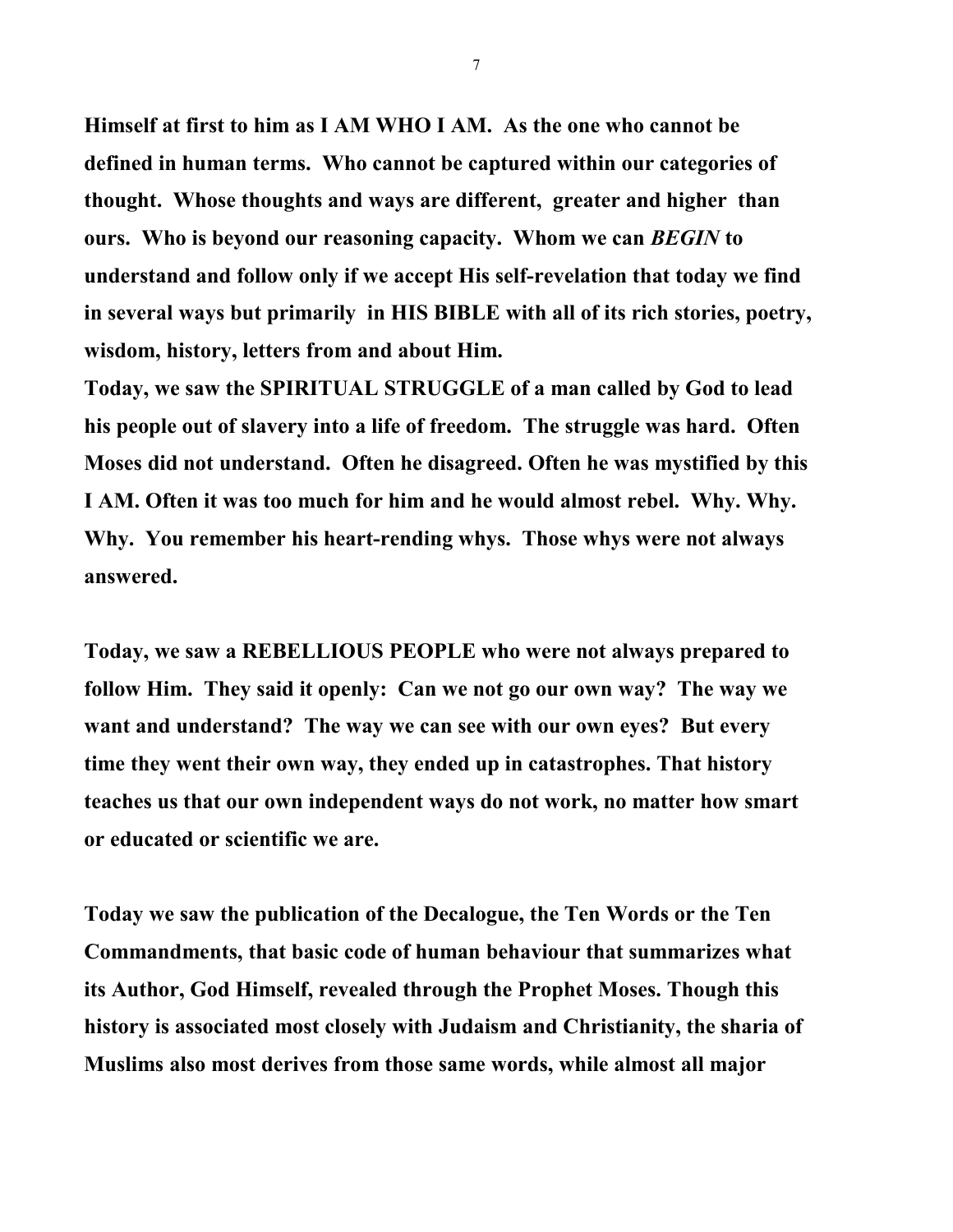**religions represented here recognize those same laws but may put them in different words and have received them through a different history.** 

**We are a MULTICULTURAL people gathered here this morning. We are used to different cultures, where the most basic truths of life are expressed in different ways. Not only are they expressed differently in different cultures but also and perhaps even more in different stages of history. And the revelation of God takes those stages into consideration. He did not deal with a people of 3000 years ago as if they lived in the 21st century with its values and standards.** 

**God created the world and the human race good. But we soon fell off the wagon; our ancestors committed sin, they rebelled. That started a long period of spiritual and cultural degeneration over the centuries. These developments took different forms in different civilizations. Things went up and down, then here, then there. But man became more and more lost, farther and farther removed from God's standards. Life became cheap. People killed for reasons that today we consider** *barbaric* **and can hardly understand even. God dealt with them at the level at which He found them. And so we see that in the days of Moses, things were very rough and tumble. We shake our heads at them now. And even ask how God could be so cruel at times. I foresee that, if our history continues, some centuries down the line, people will ask the same questions about us and about how God dealt with us of the 21st century.** 

**The prophet Moses was one of these figures in history whom God used to remind people of His laws. These were not new laws. They were embedded in**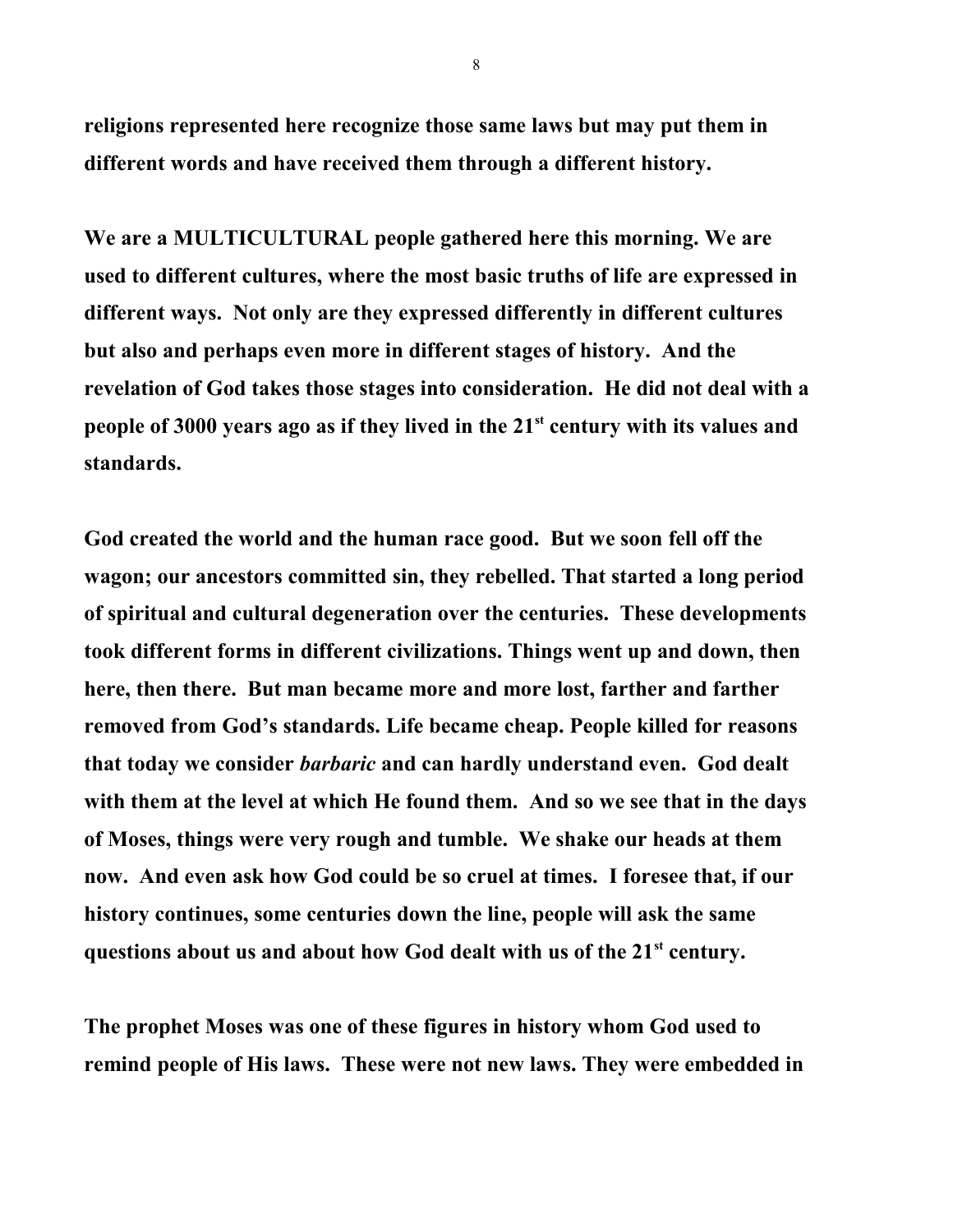**creation. They express the basic formula for successful living and successful civilizations. EVEN TODAY!** 

**There were many prophets after Moses, but for Christians the major one of all is Jesus Christ. He struggled with His people, the Jews, who had developed a legalistic way of interpreting those Ten Words and had made them oppressive for the people. This Jesus insisted that those Ten Words were still valid, that not a jot or tittle in them had been invalidated or dropped. However, HE BLEW NEW LIFE AND MEANING into them according to His stage of history. He re-interpreted, He enriched them in terms of LOVE AND JUSTICE—these are the KEY WORDS with which He began the next era that we call NEW TESTAMENT era.**

**Jesus obeyed these laws during His ministry. He exemplified them and showed how RADICAL they are. How they go against the grain of sinful people but how they remain the RECIPE FOR A HEALTHY LIFE AND HEALTHY CIVILIZATION. He exemplified the HOLINESS that results from obeying them and using them as inspiration for His whole life.** 

**But He ALSO exemplified how horrible human sin and disobedience is in the eyes of God. We have grown accustomed to evil and accept a lot of it as just part of life. To God our current evil ways are as offensive and hateful as the very first sin. He never gets used to our sinfulness and simply CANNOT accept it. And so, in terms of the culture of those ancient days, Jesus became the personification of evil with God so that God cast on Him all the guilt that the human race had piled up. Consequently Jesus suffered and died in the most horrible AND shameful way that people could think of those days. He**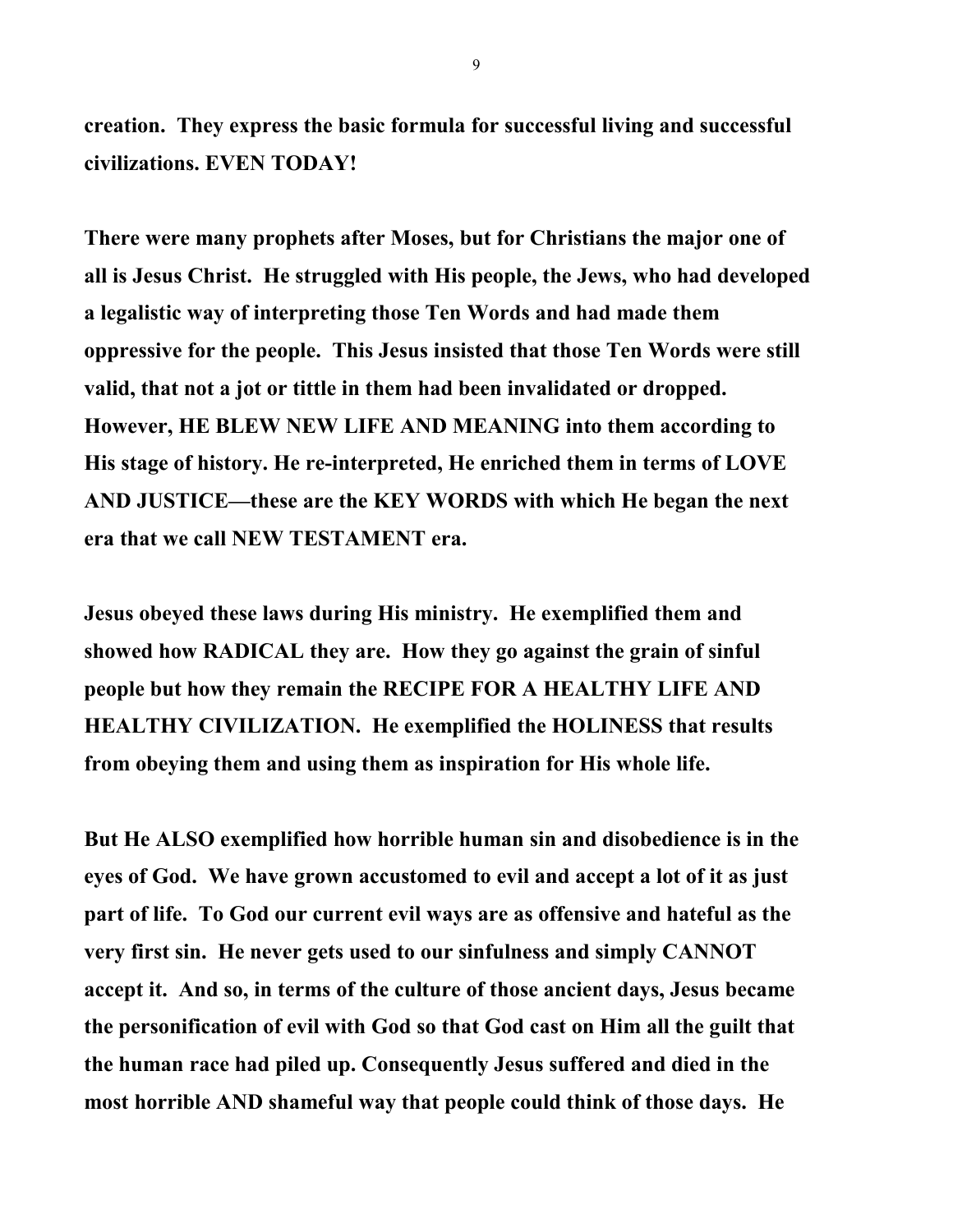**was mocked, ridiculed and crucified, rejected by His own people, who one week wanted to proclaim Him their King but who a week later screamed CRUCIFY HIM! CRUCIFY HIM! He became the ultimate example of the evil of evil, of the mother of sin. Absolutely horrendous to God and totally unacceptable. He was totally forsaken by God so that He cried out to Him as did Moses: Why? Why? In that condition, in that humiliation, in that awful pain and loneliness, he gave up His Spirit. He was buried—and that is what we remember today, between the day of crucifixion—and HALLELUIAH, the day of RESURRECTION—tomorrow.** 

**Friends, THAT is the Jesus we celebrate today and we thank you for accepting our invitation. We now invite you to think of your own sin, your own burdens, your own feeling of being forsaken. Of not knowing the meaning of life or how to go about that life. We urge you to consider Him as you search for the secret of life. He is the ULTIMATE example of holiness, of love and justice. He is the one who is currently sitting at the right hand of God, as the NT book of Hebrews paints it. There He is pleading your case for forgiveness and freedom.** 

**In the OT days, Moses represented the way of freedom and liberation from slavery. But he was only a SHADOW of a more profound way towards freedom and liberation. If you feel bound, Jesus will untie the knots that bind you and open the way for you to a life of joy and peace, of love and justice. He invites you today to a new life of FREEDOM FROM THE GUILT in your hearts, to a new life of openness to God, openness to your neighbour and openness to the entire world. A life that I personally experience, testify and**